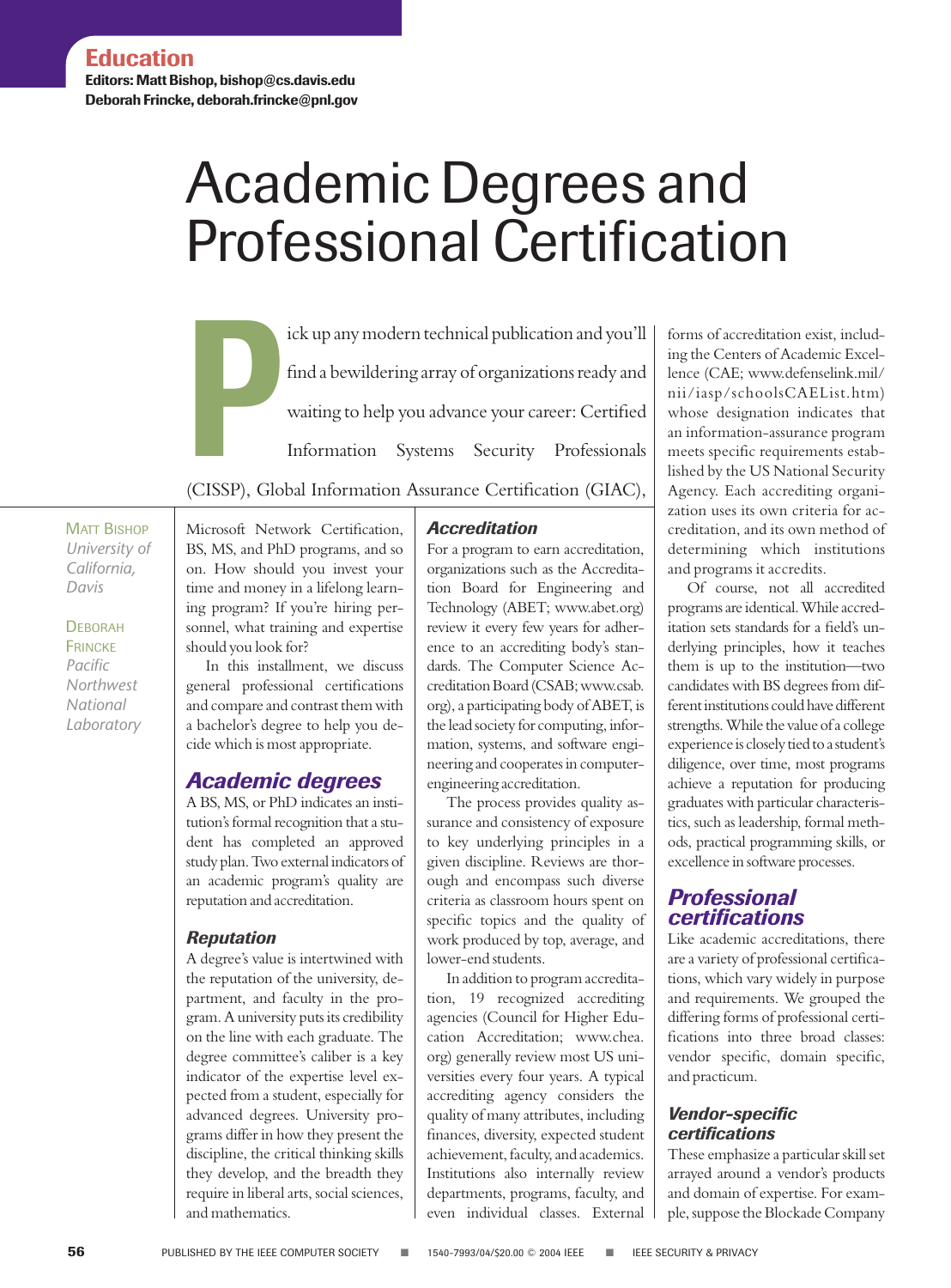offers certificates in firewall management. People who earned this certificate will know how to configure Blockade's B123 firewall and use its features. They'll have a basic understanding of threats that the B123 can counter but might not understand other threats or how the B123 relates to other firewalls.

By contrast, a graduate with an MS—even one whose thesis concerned firewalls—probably won't know how to configure a Blockade B123 firewall. College education primarily uses domain- and vendor-specific knowledge as a vehicle to enhance the study of principles rather than as an end in itself. This graduate student should understand the principles underlying the B123 firewall and readily identify its relationship to other defense techniques. But the student will need training (or time) to discover how to configure one. On the other hand, a professional armed with only a Blockade certificate might lack the background to compare the Blockade B123 with other forms of system defense.

Vendor-specific certification identifies a student who's completed a curriculum that demonstrates mastery of particular tasks (such as configuring B123 firewalls) or equipment (such as the features of the B123 firewall). The student has acquired enough knowledge to understand why firewall configurations are important: what threats they counter, the consequences of particular settings, and so forth. Also, the student has seen the application of general principles of networking and security, as embodied by the firewall's characteristics.

Vendor-specific professional certification serves a different purpose than academic education. First, it should not take as long to achieve. Second, it is highly focused on a specific marketable skill. A company hiring someone with Blockade's firewall-management certification should immediately be able to put its new hire to work on its Blockade firewalls after explaining its local

policies. A new hire with a graduatelevel, security-focused academic education would need to learn how that particular firewall works, and might need extensive training or time for self-paced study before becoming productive.

By contrast, if a new kind of firewall were to become available, we could expect the university graduate to understand the differences between the two more rapidly than the Blockade firewall specialist. Also, the graduate should be able to readily learn other security-related tasks. Similarly, a computer-science degree could indicate that an individual would learn a new language or a new operating system more easily than someone with a professional certification in a specific language or operating system. (Of course, a degree or certification is only an indicator of what an individual might be able to do, and often establishes only the lowest threshold. The longer a person has been working, or the more self-motivated, the more likely the person has self-taught but unmeasured skills.)

Because vendor-specific certification's value is market-driven, it's volatile. The certification has value if the vendor's product is in demand, the specific skill set is in demand, and the certification appropriately measures the candidate's skill set. The value of most vendorspecific certifications diminishes as the underlying technology becomes outdated.

category and offers a knowledgemastery certification. Participants focus on this body of knowledge, rather than on the broad category of reasoning skills or the overall discipline of an academic program. Many domain-specific certifications require holders to also have professional experience, something an academic education won't provide.

A domain-specific certification attests to mastery via testing and, usually, through professional experience. The body of knowledge includes basic domain principles that a successful candidate can apply to realistic situations, even those that the testers never considered. The program's intent is to certify achievement of the organization's professional standards.

Domain-specific certification complements academic education because it covers a specific body of knowledge and its application in considerable depth along with field practice. A company hiring this person would have evidence of the person's experience and the areas of knowledge the person has mastered.

A key difference between this and a purely academic education is that new graduates might know the principles of a specific domain, but not yet applied them in their work experiences. Furthermore, the body of knowledge professional certifications cover supports existing professions more directly than degrees do; typically, an academic candidate's background might be more compre-

# **The value of most vendor-specific certifications diminishes as the underlying technology becomes outdated.**

#### *Domain-specific certification*

This certification covers a broader class of knowledge. A professional organization defines a body of knowledge aimed at a practitioner hensive, but lack some job-specific components.

#### *Practicum certification*

This category attests to practical application of specialized knowledge.